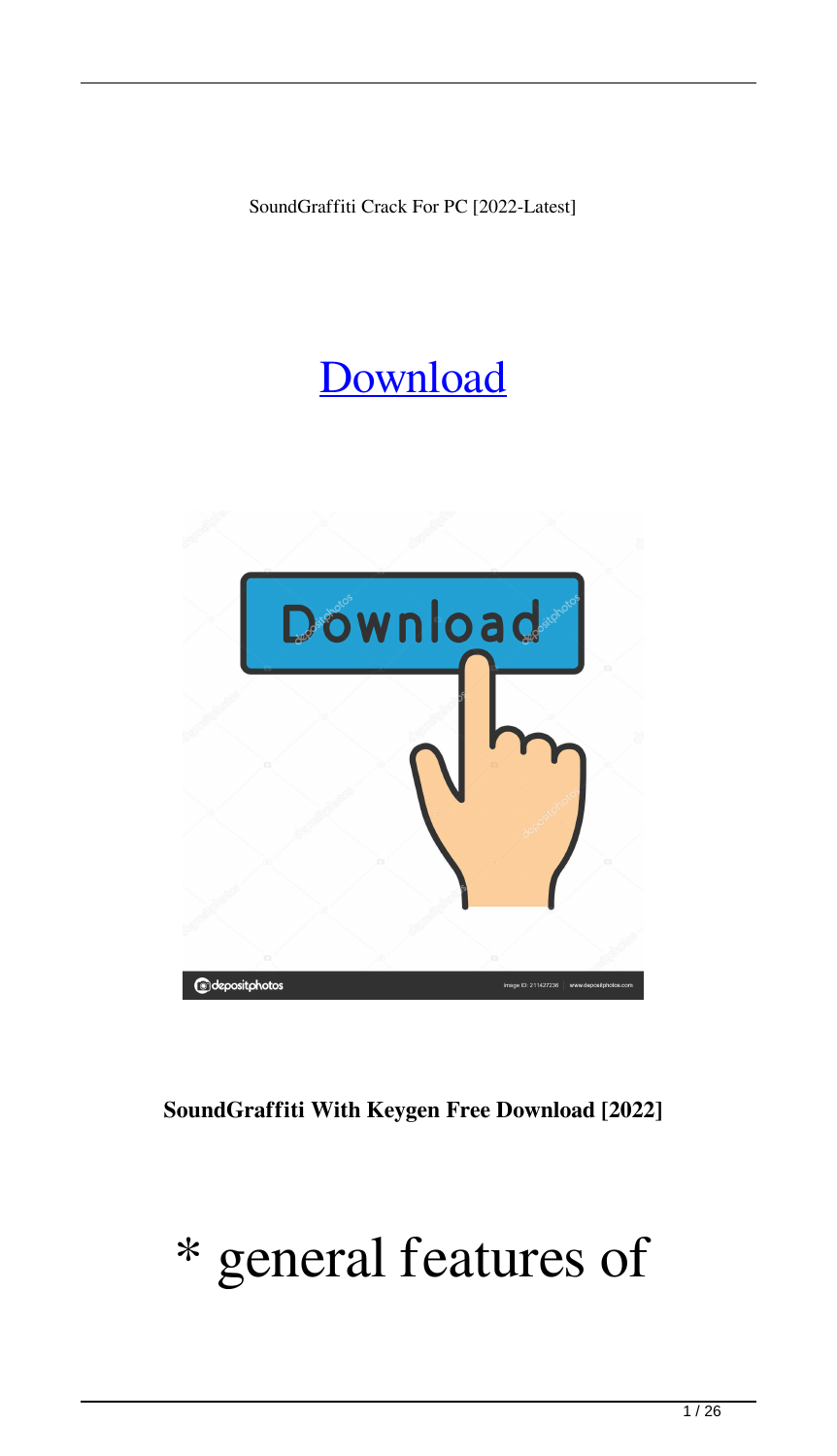SoundGraffiti: waveform visualization, foreground and background colors, dynamic image flashing and animation, the selection of colors, etc. \* limitations: this is only a tool to visualize sound. I used the same license that is for the original Csound sound programs. It is not a software to create music. Now SoundGraffiti is true color music forthcoming. It is possible to look at it as look at fire, or sea surf. A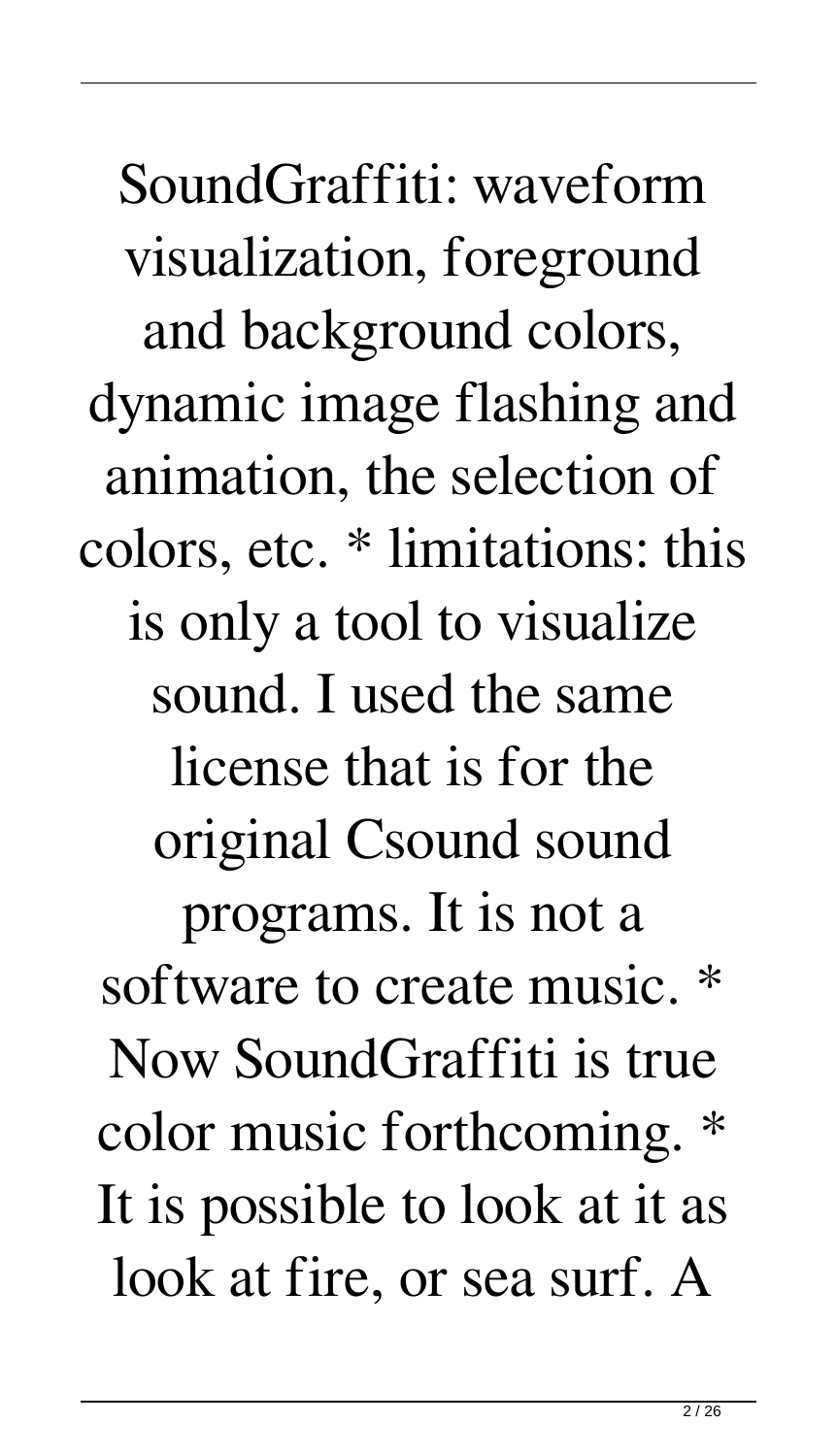dance it not a set of poses. A music it not a set of sounds. Moreover, color music it not conformity to each sound of the certain color. I think it is conformity of change of image to music. SoundGraffiti is a plugin that allows you visualize images. SoundGraffiti is an attempt to bring the visualization closer to the human perception of music. SoundGraffiti contains my own algorithm of digital processing of a signal. The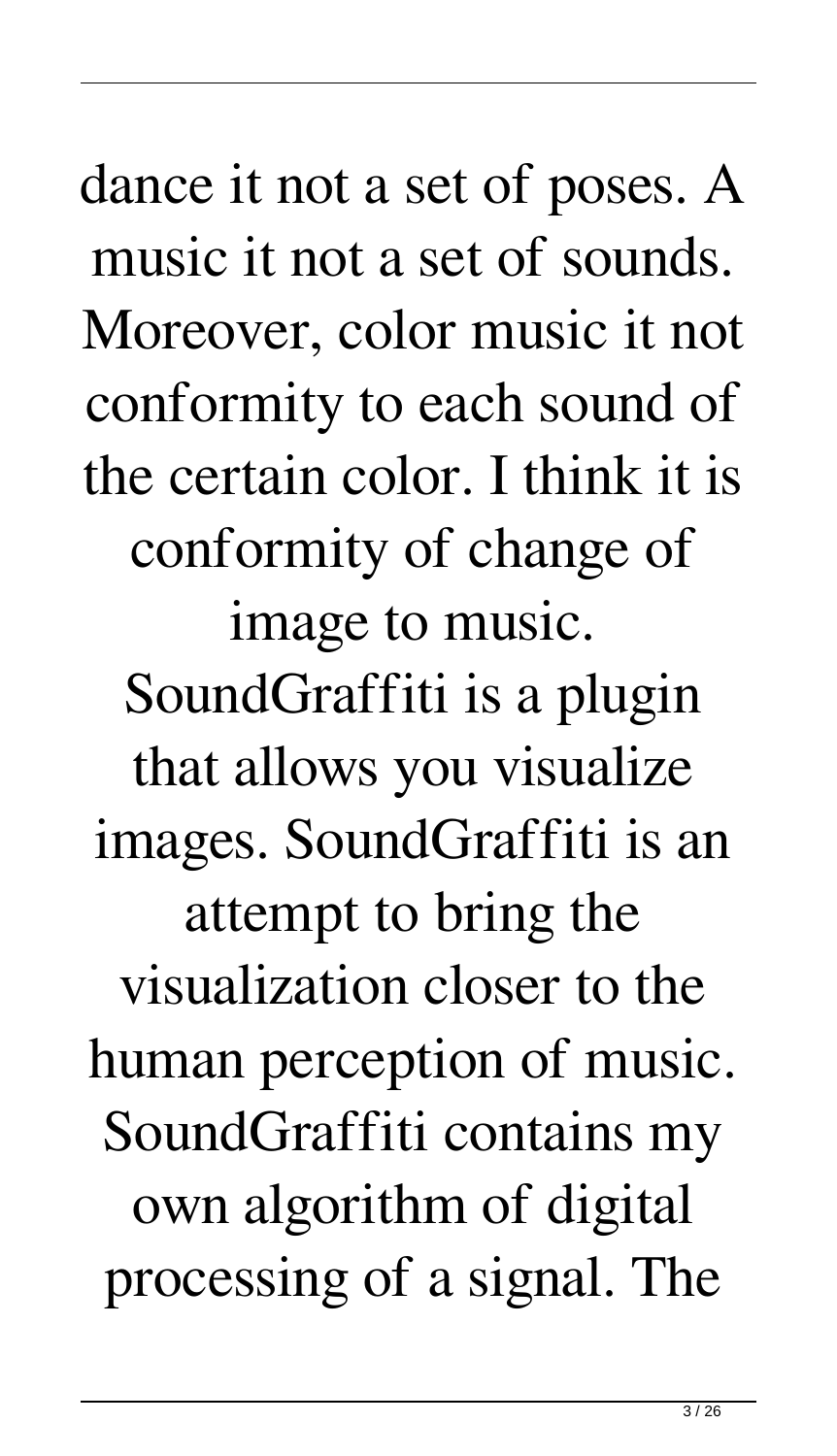algorithm not universal, especially since tastes may differ. Therefore, you may personalize the visualization settings. SoundGraffiti Description: \* general features of SoundGraffiti: waveform visualization, foreground and background colors, dynamic image flashing and animation, the selection of colors, etc. \* limitations: this is only a tool to visualize sound. I used the same license that is for the original Csound sound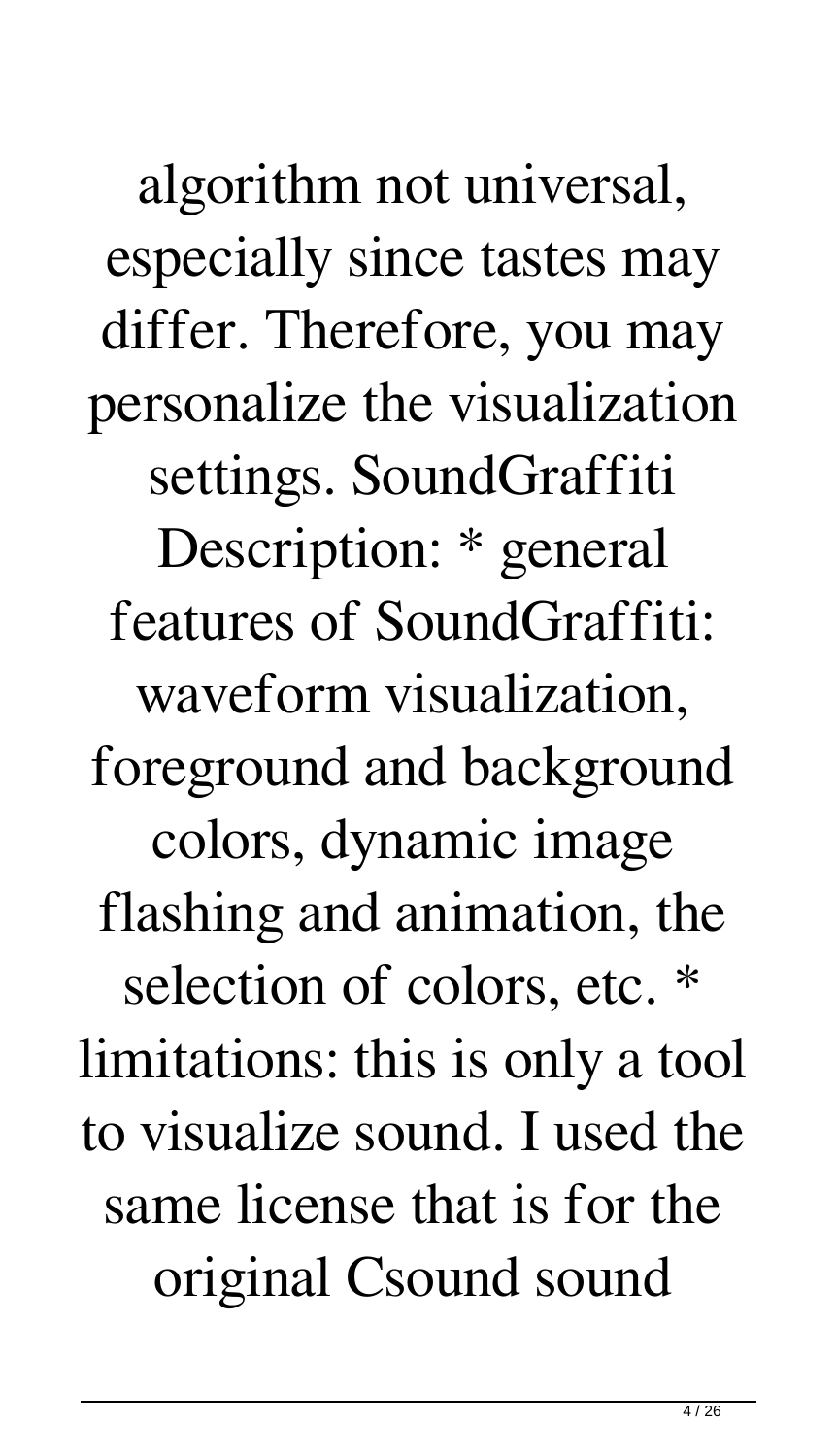programs. It is not a software to create music. \* Now SoundGraffiti is true color music forthcoming. \* It is possible to look at it as look at fire, or sea surf. A dance it not a set of poses. A music it not a set of sounds. Moreover, color music it not conformity to each sound of the certain color. I think it is conformity of change of image to music. SoundGraffiti is a plugin that allows you visualize images. SoundGraffiti is an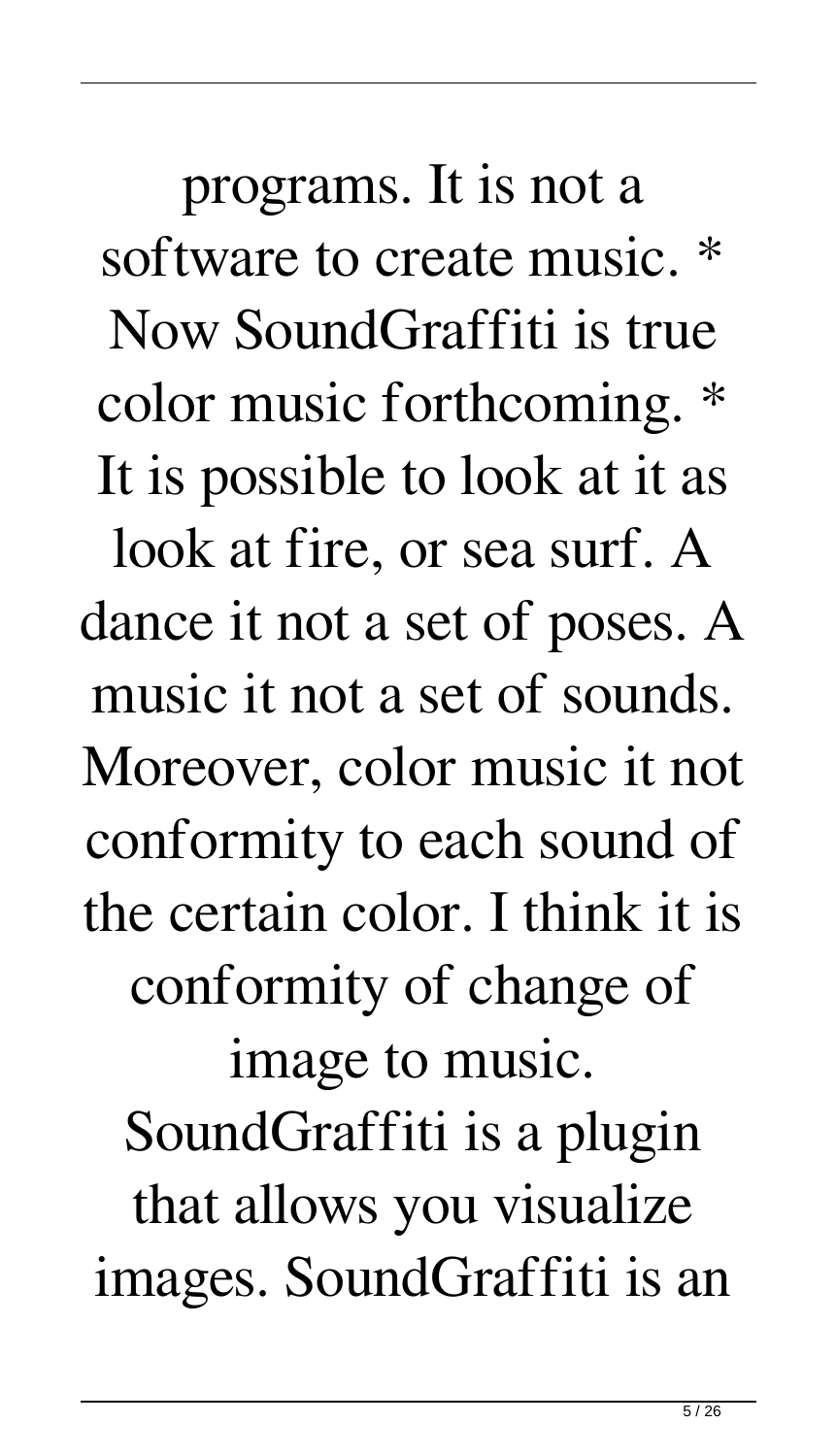attempt to bring the visualization closer to the human perception of music. SoundGraffiti contains my own algorithm of digital processing of a signal. The algorithm not universal, especially since tastes may differ. Therefore, you may personalize the visualization settings. SoundGraffiti Description: \* general features of SoundGraffiti: waveform visualization, foreground and background colors, dynamic image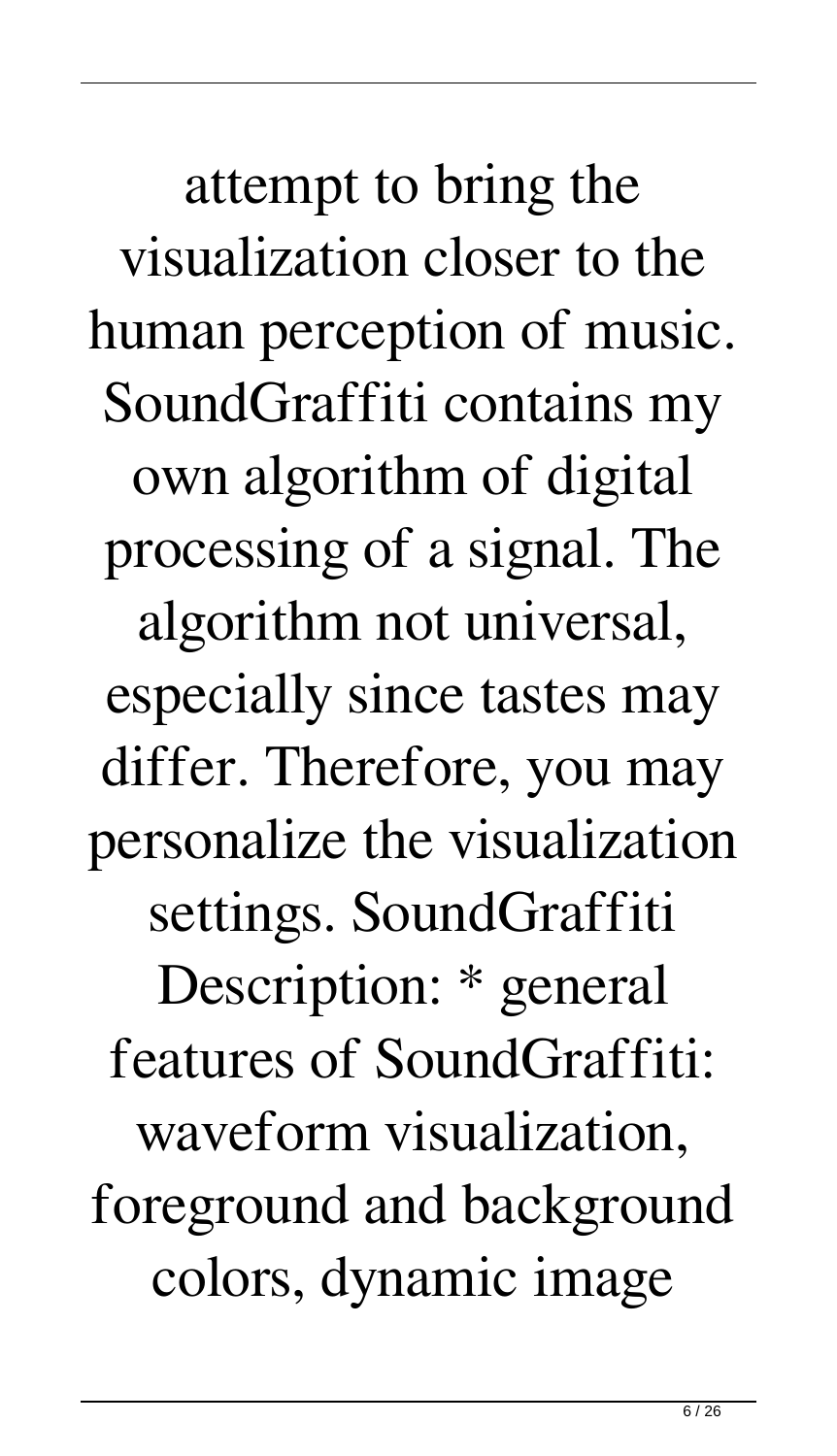flashing and animation, the selection of colors, etc. \* limitations: this is only a tool to visualize sound. I used the same license that is for the original Csound sound programs. It is not a software to create music. \* Now SoundGraffiti is true color music forthcoming.

**SoundGraffiti Crack With Keygen**

## KEYMACRO Macro a key on your keyboard is pushed down. Keyboard interrupt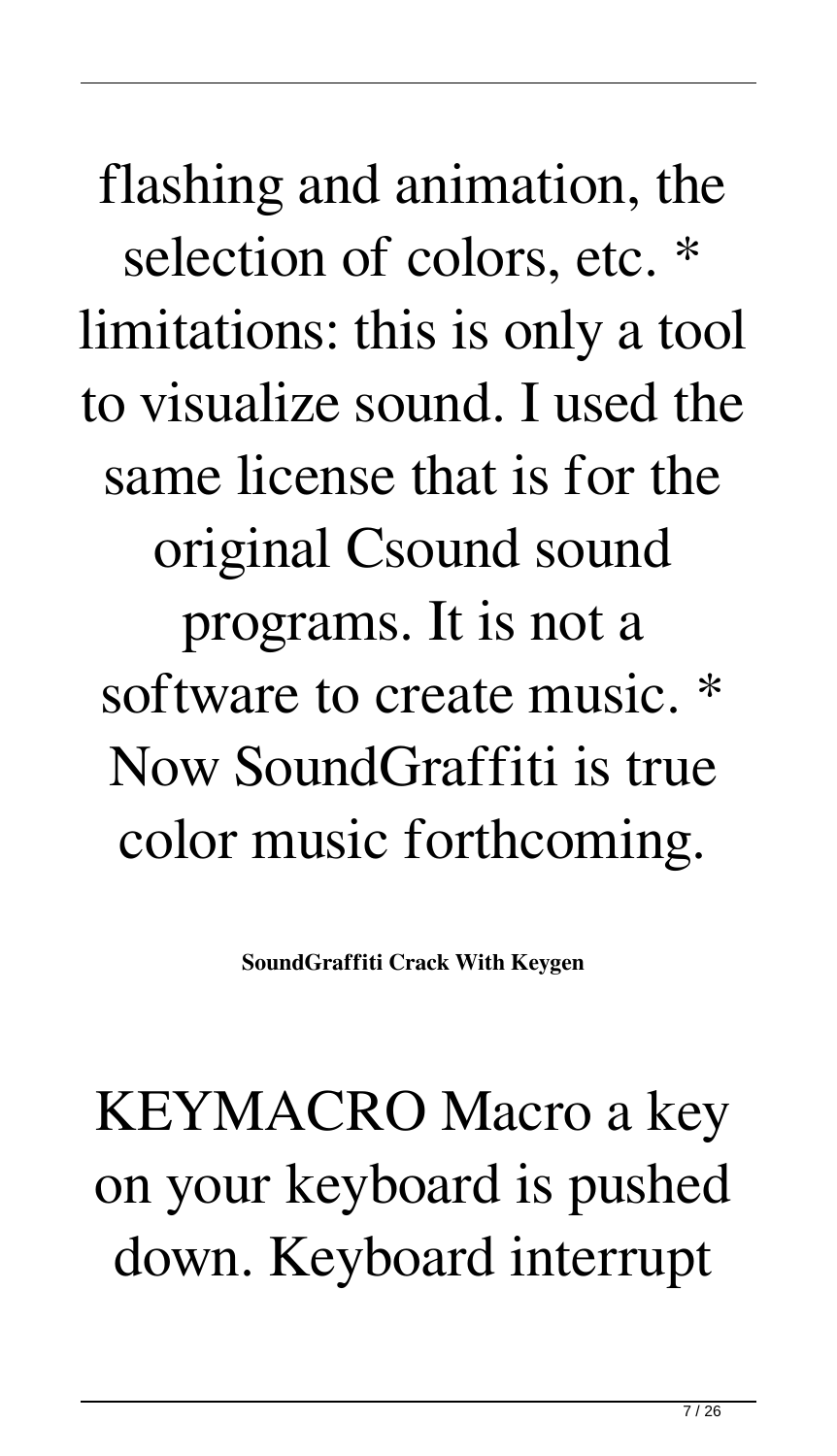keypressed; SoundGraffiti Description: SoundGraffiti allow us to play in real time via the MIDI an instrument, or play an image. SoundGraffiti allow us to stop, play or edit tempo, note, key, tone color... All without the display (framebuffer) screen. The sound of a note is recorded in a buffer and is displayed after the next note. SoundGraffiti not define color, it display the notes (image) in color. If you hit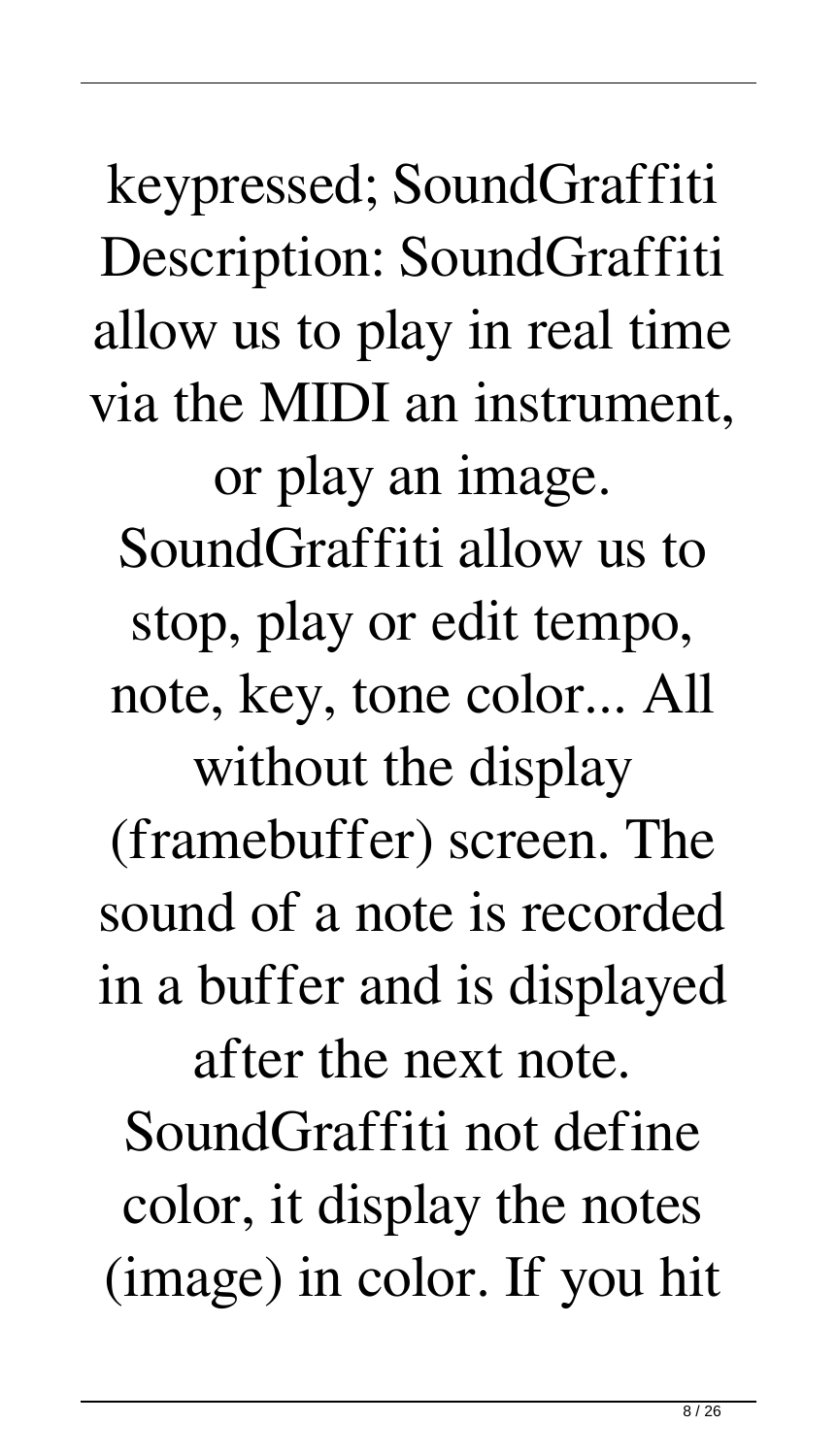the 'E' key of your keyboard, an instrument will start playing. SoundGraffiti is available in English, Japanese, French, Portuguese, Dutch, German, Spanish, Russian, Polish, and Hungarian languages. SoundGraffiti can be used for presentations, live, screencast,... A soft synth is a software synthesizer. SoundGraffiti can provide visual help for musicians, other musicians or soundartists. Most soft synth are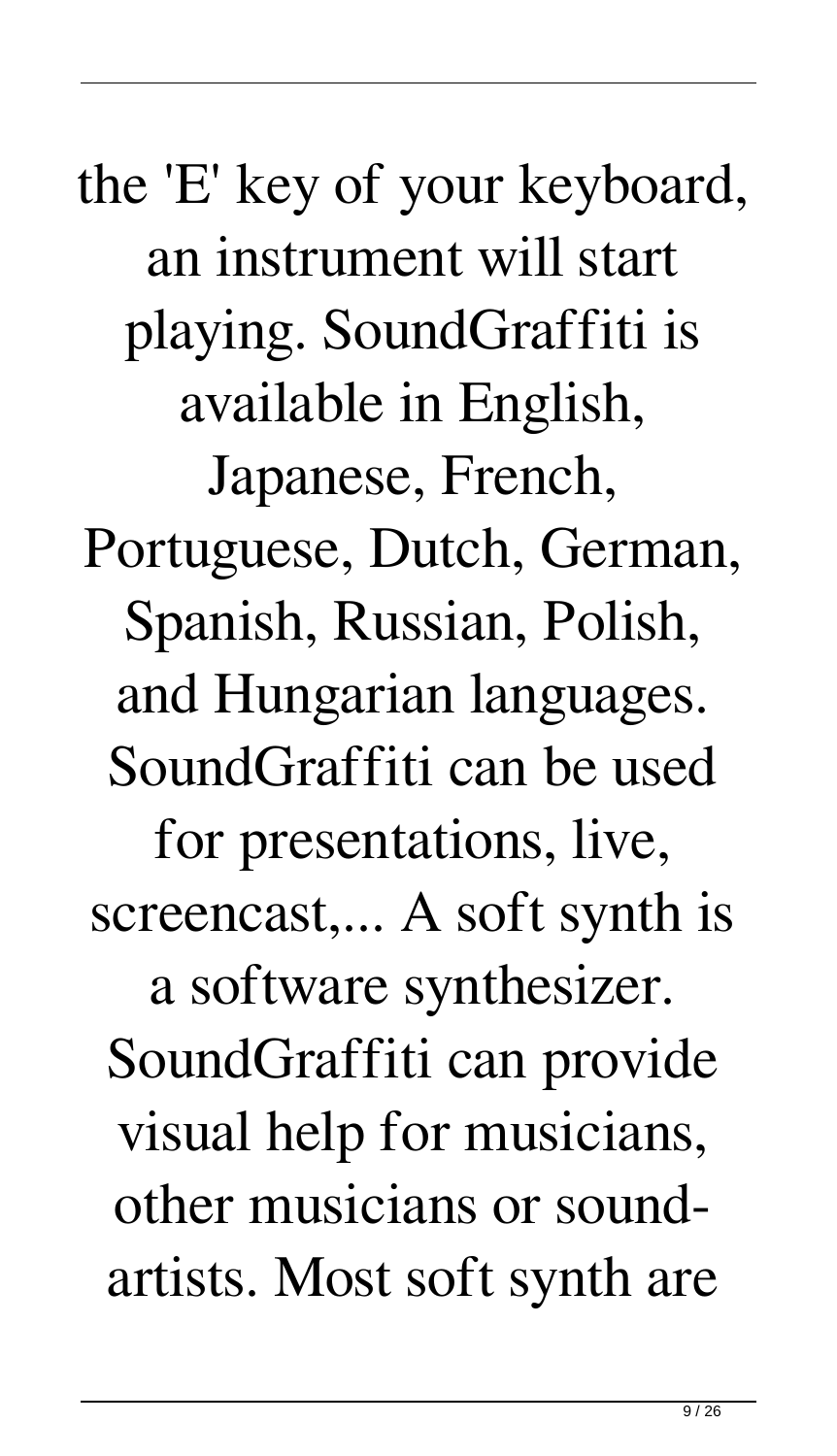able to play the music sounds. But for visualizations, it has no purpose. These soft synth also have a graphical interface, with many icons, but as a musician (or soundartist) are not useful. SoundGraffiti is a soft synth for sound visualization. SoundGraffiti as well as other visual instruments can be added to your Jamtrack, or included in any music, or can be performed as performance. Keyboard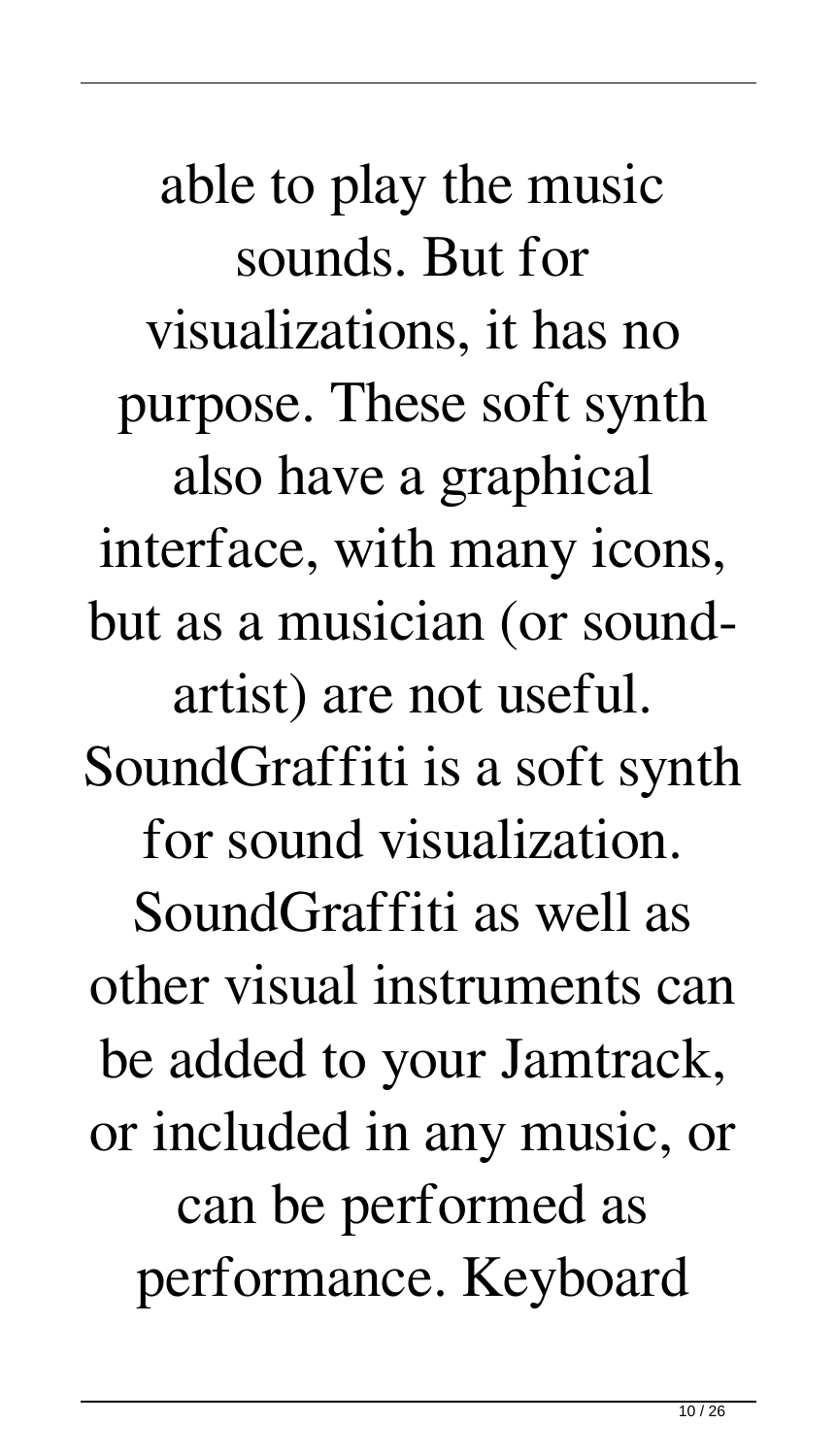macro, which is a feature of most soft synth, are not useful for visualization. You can also record what you are doing, that is useful. Examples are available in Audio2Midi project: Audio2Midi: Audio2Midi a fork of the Csound project that allows to play and record audio directly in csound files or external program. SoundGraffiti is a plugin and/or fork of Audio2Midi. How does it work? 1. SoundGraffiti in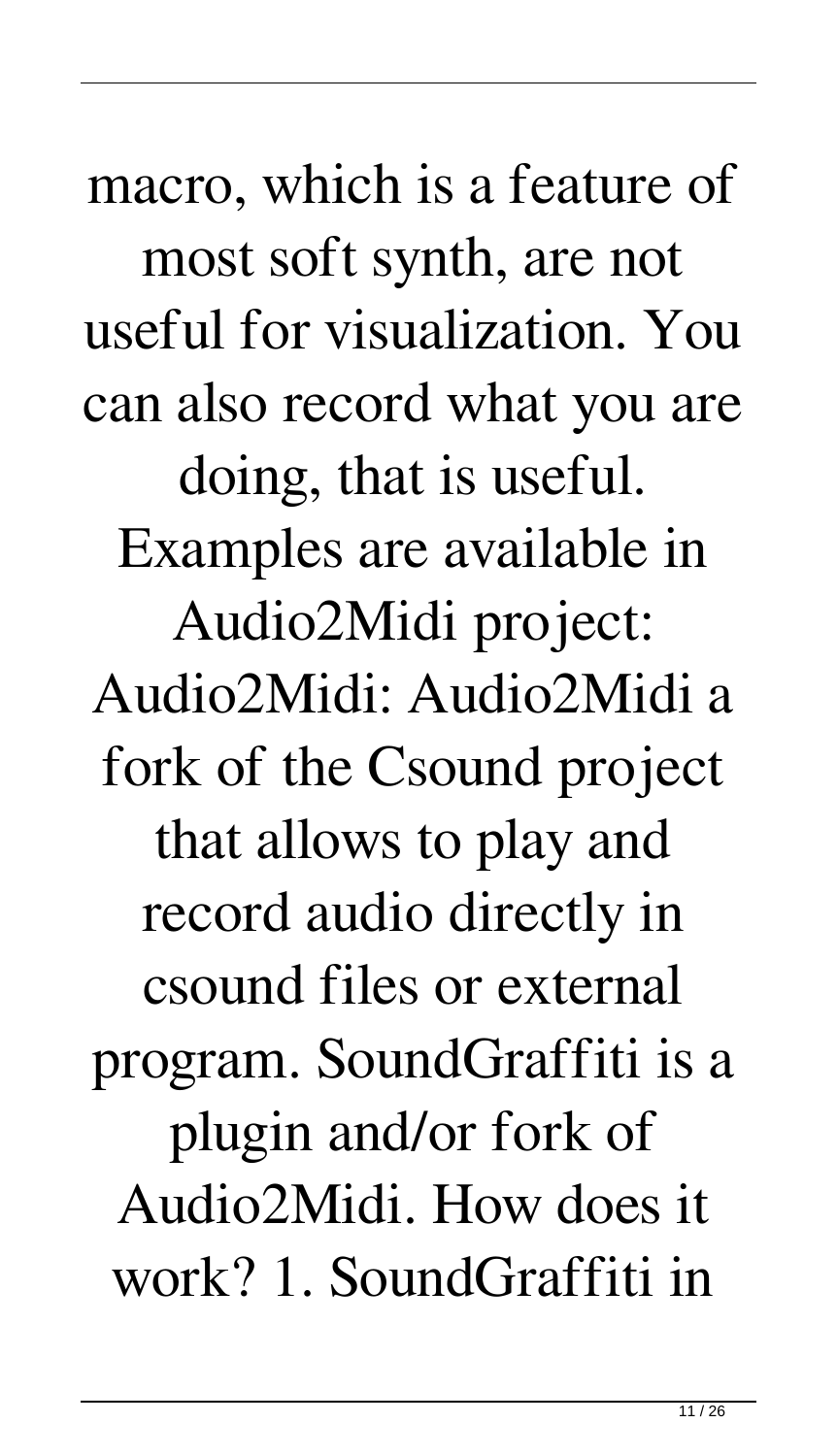real time SoundGraffiti is a real time visualization tool. Music is played in real time. The sound is'recorded' on buffer. In real time, the play of the instrument is synchronized to the sound of the buffer. The sound of a note is stored into buffer after the next note. The instrument was replaced by a picture of a note. 2. Notes SoundGraffiti show the notes of music with a color picture of a note. 3 81e310abbf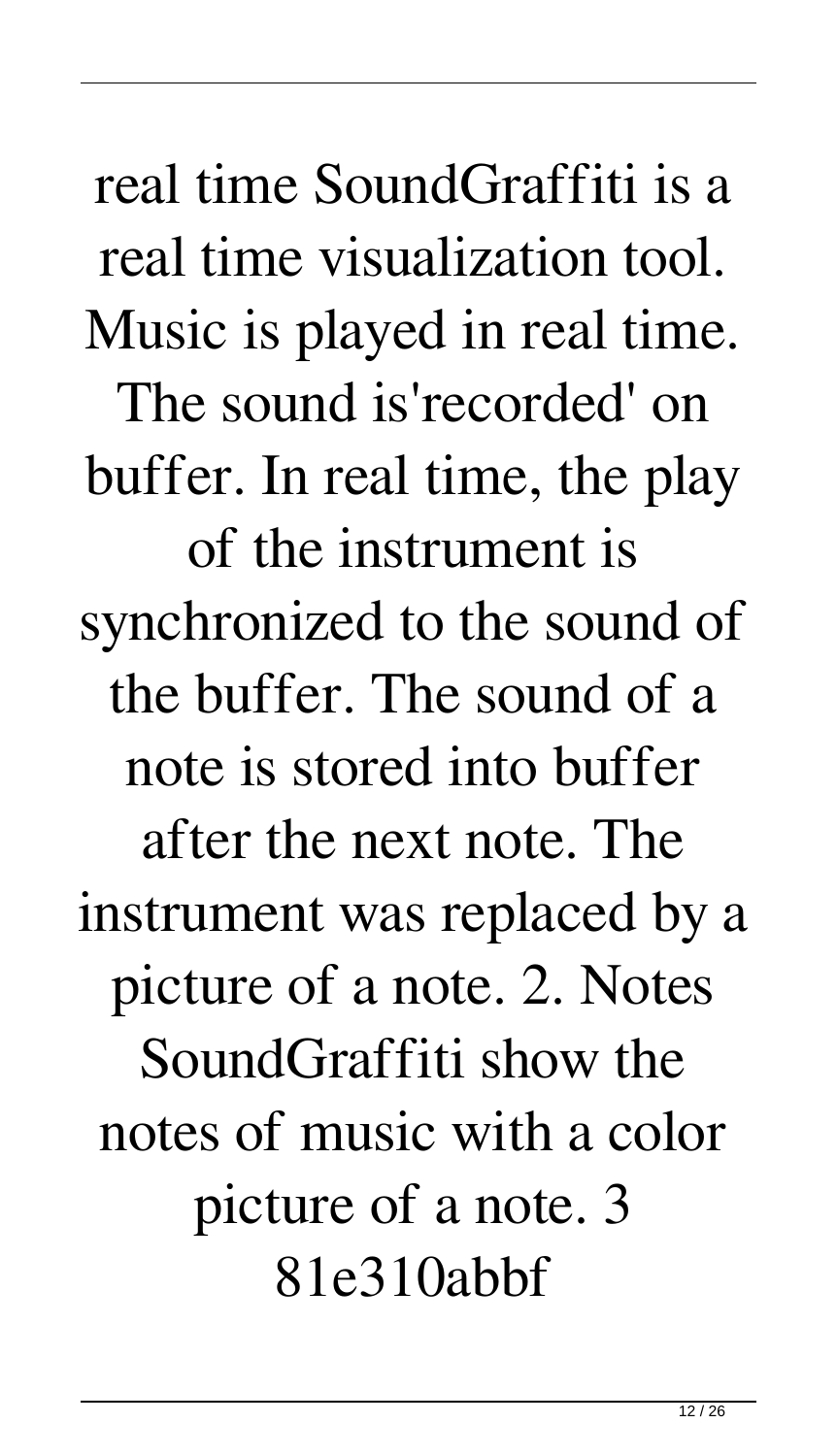1. Get SoundGraffiti plugin for your favorite operating system. 2. Open 'settings'. This way you will be able to personalize your visualization settings. 3. Select 'visualizer' tab. 4. Choose a visualizer plugin among the listed. You can switch between visualizers by clicking 'switch'. 5. Click 'start'. 6. First time, after processing data, you will be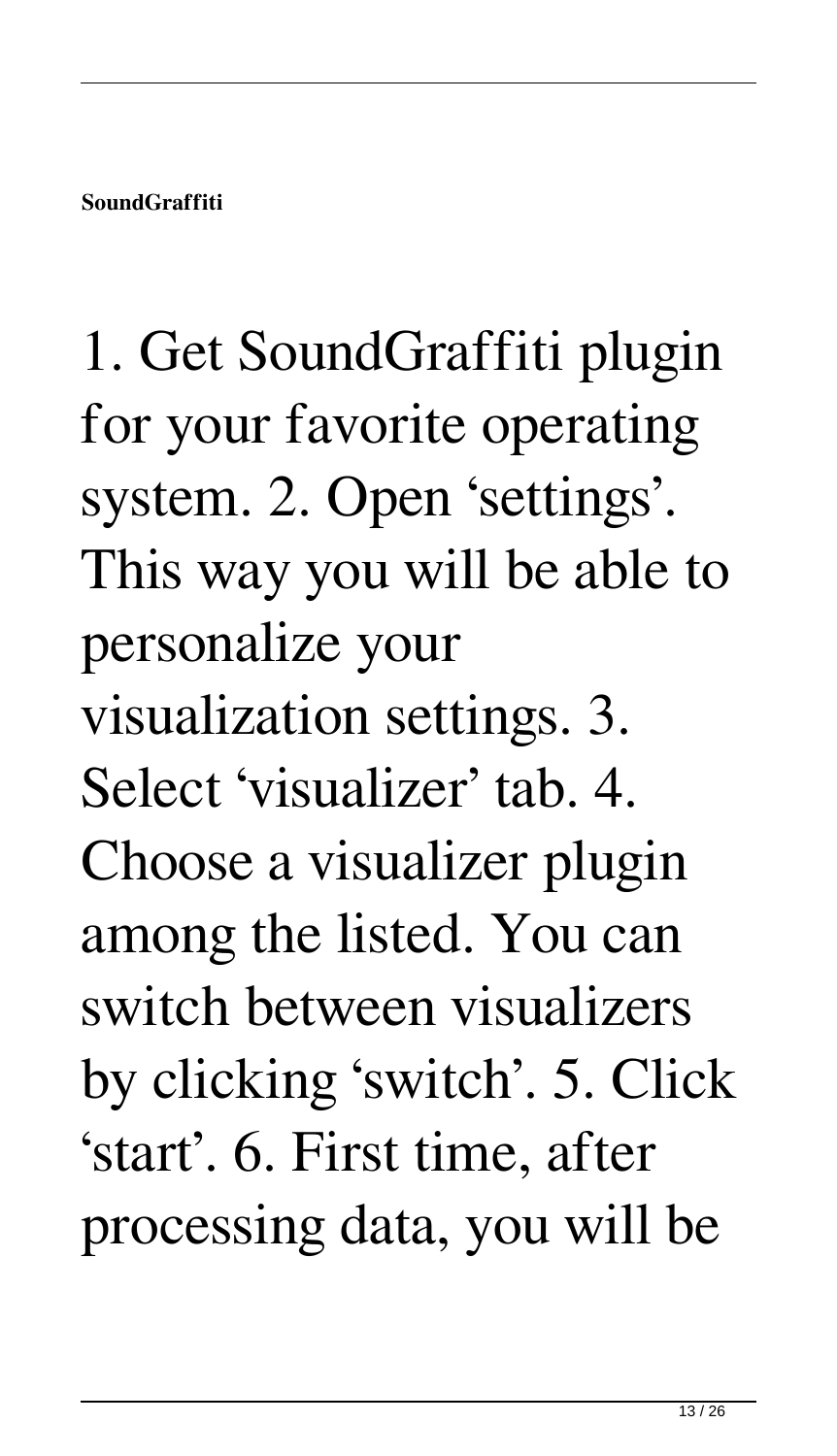able to see an image of sound on the visualizer. After that, the image will change until the end of the music. 7. You can record a video with the images of sound. 8. You can repeat visualization settings for each file.  $[2|2|2|2]$ : 1.  $[2|2|2|2|2]$ : OSX [기기기기기기기기기기기기] 2.  $[2] [2] : [2] [2] [2] [2] [2]$  3.  $[2] [2] : [2] [2] [2] [2]$ 222222222222222222222222  $[?][?][?][?][?4. 20]$  : **PPPP**Winter crisis

(disambiguation) Winter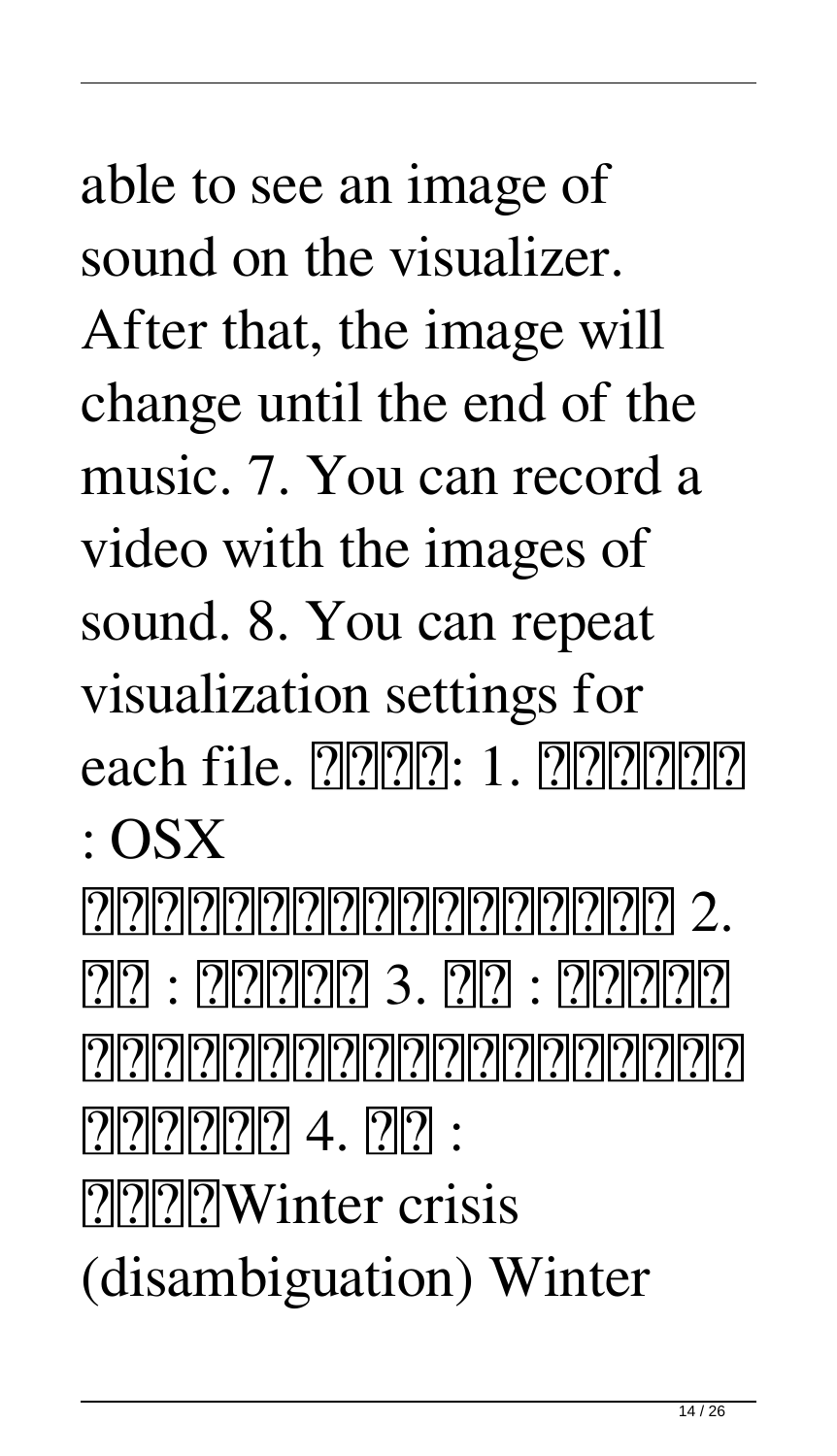crisis may refer to: Winter crisis, a condition that occurs in a season of a year when the temperature drops below freezing point. Winter crisis, a concept used in economics, especially in the work of John Maynard Keynes. Winter crisis (East Germany), a period in the history of East Germany from 1949 to 1954. Winter Crisis, the period in the history of Galicia and Portugal from 1736 to 1772.[Diabetes mellitus: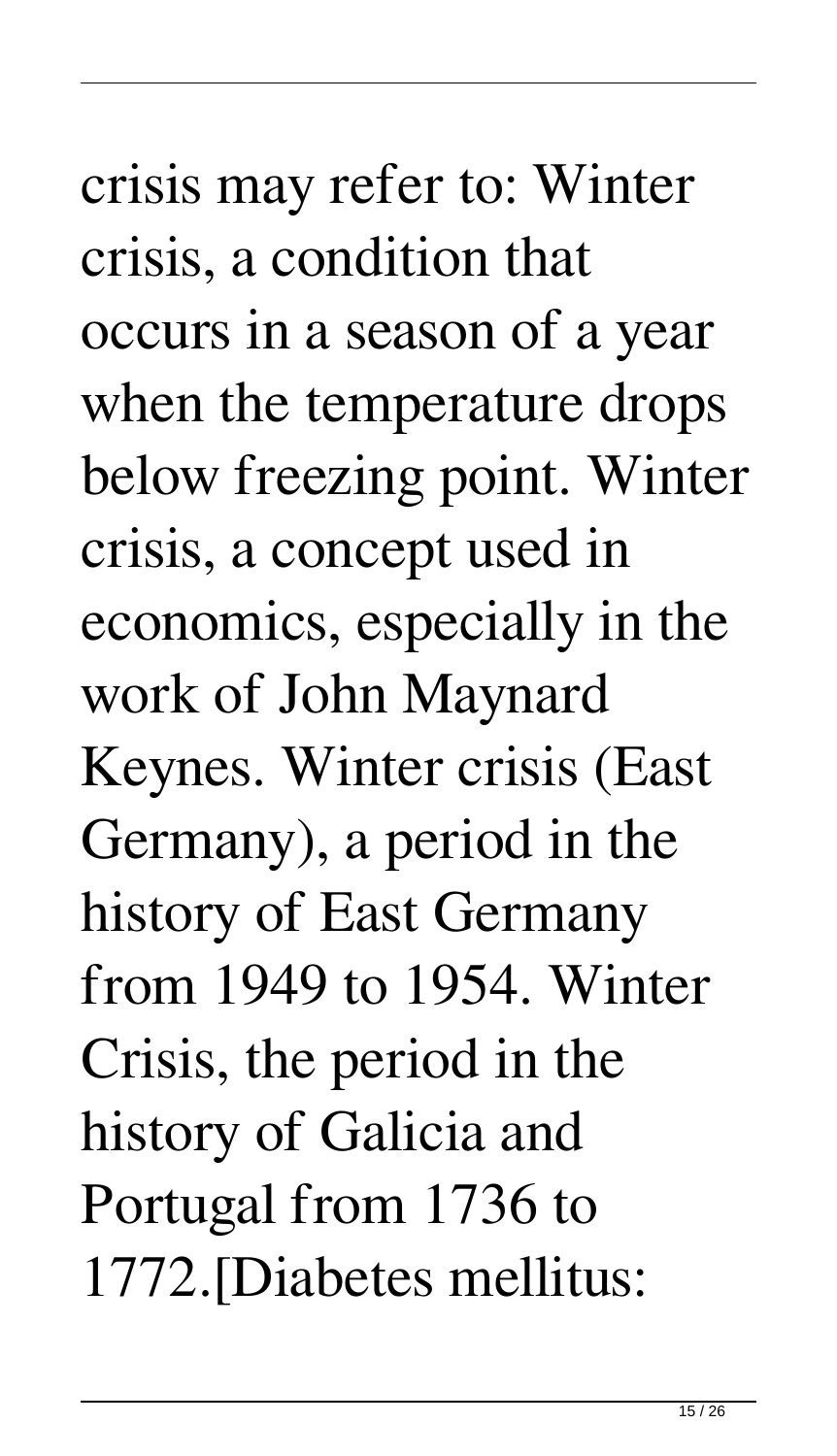# clinical and epidemiologic features in a population of Puerto Rico]. Diabetes mellitus (DM) is a major public health problem in Puerto Rico and has been investigated in great detail in the mainland United States. Little information is available for the island. The purpose of this study was to compare the clinical and epidemiologic characteristics of DM in Puerto Rico with those of the mainland United States.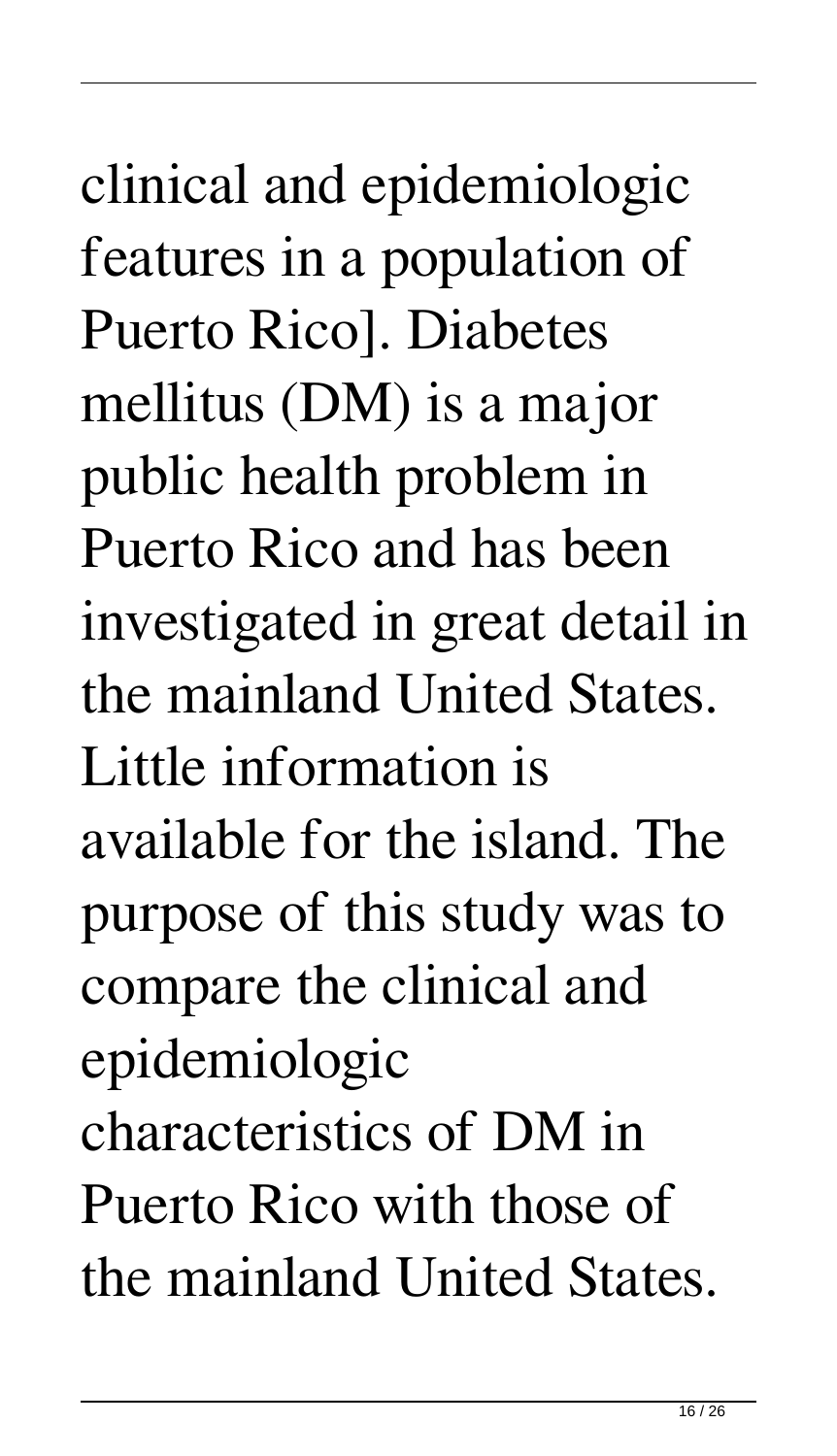#### Diabetes mellitus was diagnosed in 8.3% of a representative sample of adults 18-

**What's New in the?**

SoundGraffiti is a plugin that allows you visualize images. SoundGraffiti contains my own algorithm of digital processing of a signal. The algorithm not universal, especially since tastes may differ. Therefore, you may personalize the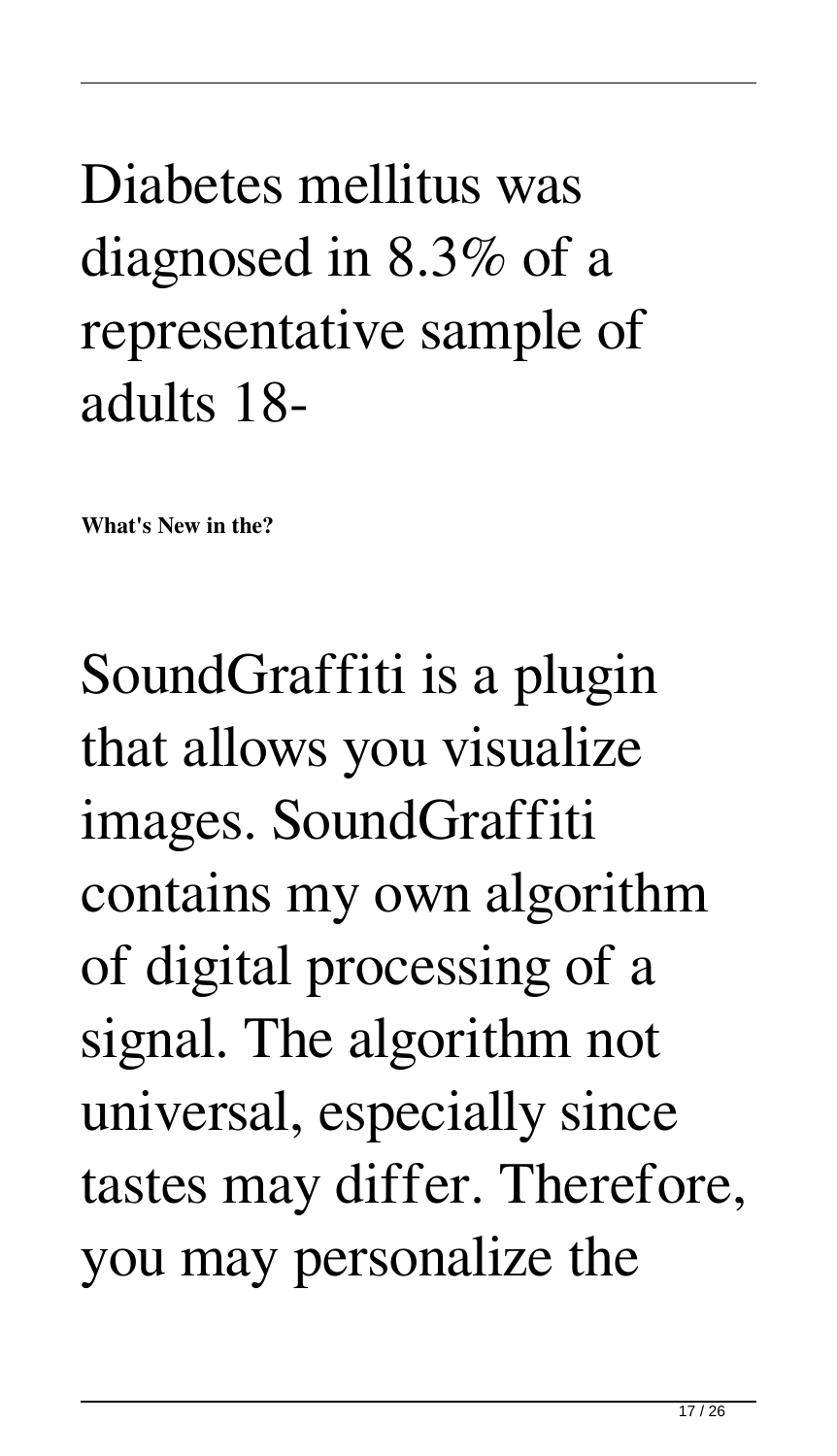visualization settings. I may be available for a demo, if you would like to know SoundGraffiti as an end user. Features: SoundGraffiti allows you visualize an image or a sequence of images as a unique combination of a sequence of unique sounds. It sounds like a solo in a guitar. SoundGraffiti have 3 main visualization modes: movie, continuous motion, and stop motion. SoundGraffiti movie mode: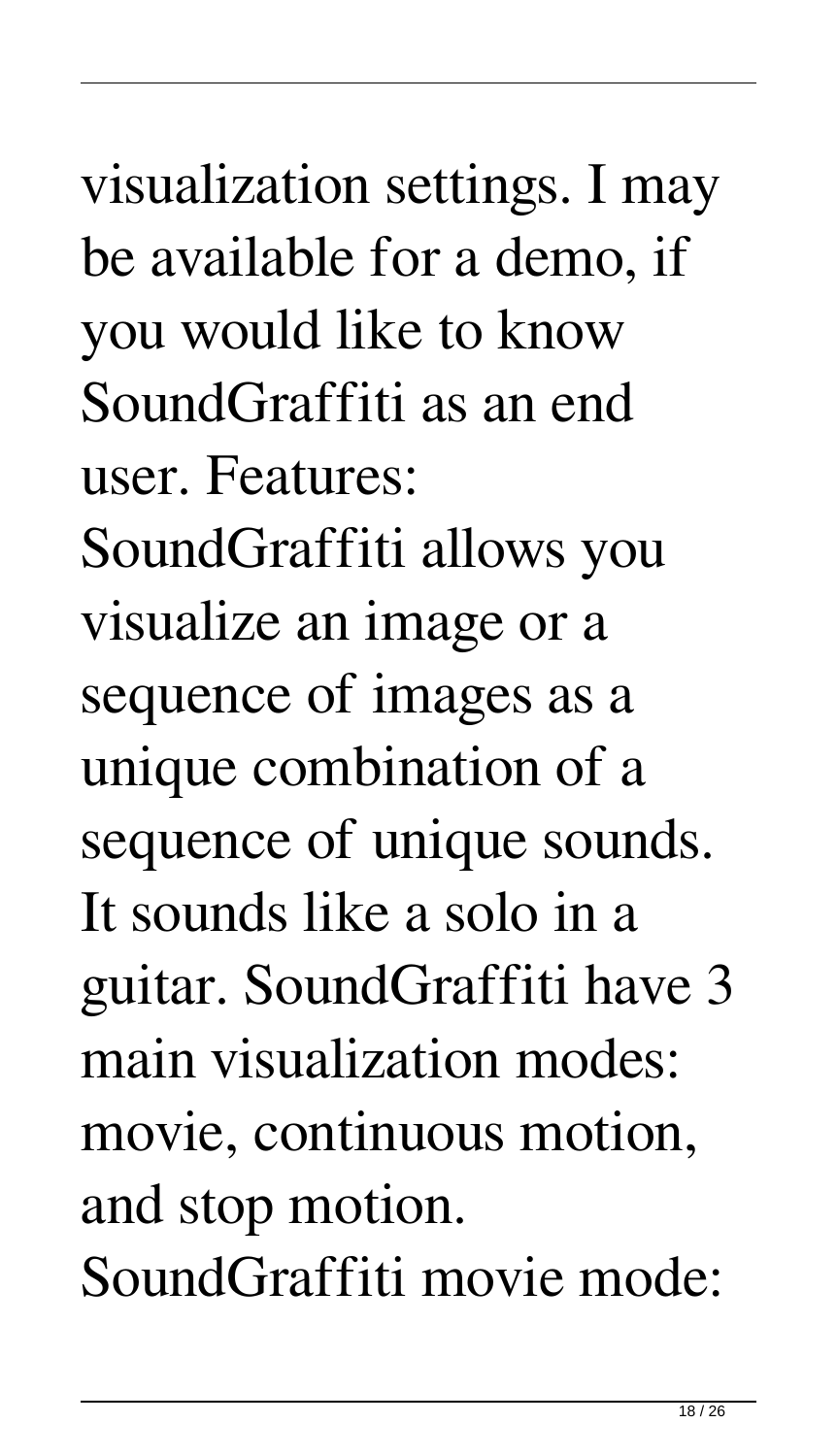To understand how SoundGraffiti visualization could help you to understand, please read the following: The SoundGraffiti movie mode generates a special type of visualization where a sequence of images is mapped onto a sequence of sounds. The mapping is not based on any projection, but on a simple digital processing. In an abstract visualization of visual images, a person must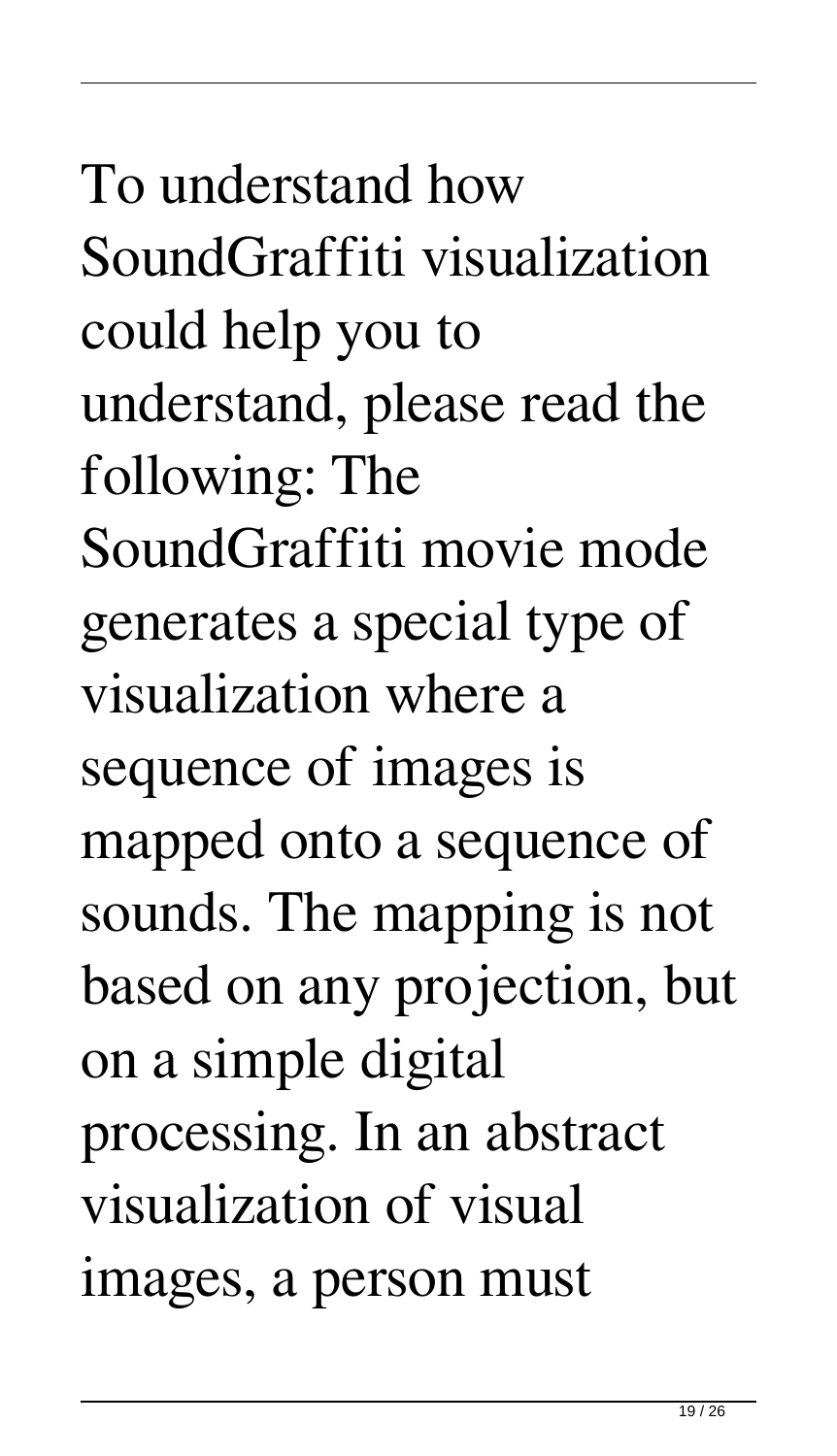distinguish the visual elements, such as objects, people, landscapes. How a person does this, I do not know. But it is probably a combination of different sensory modalities such as vision, hearing, and touch. All these sensory modalities are connected to various parts of the brain. This is the theory of how our brain works. It is assumed that the signal of the human brain is similar to the signal of the digital processor. What a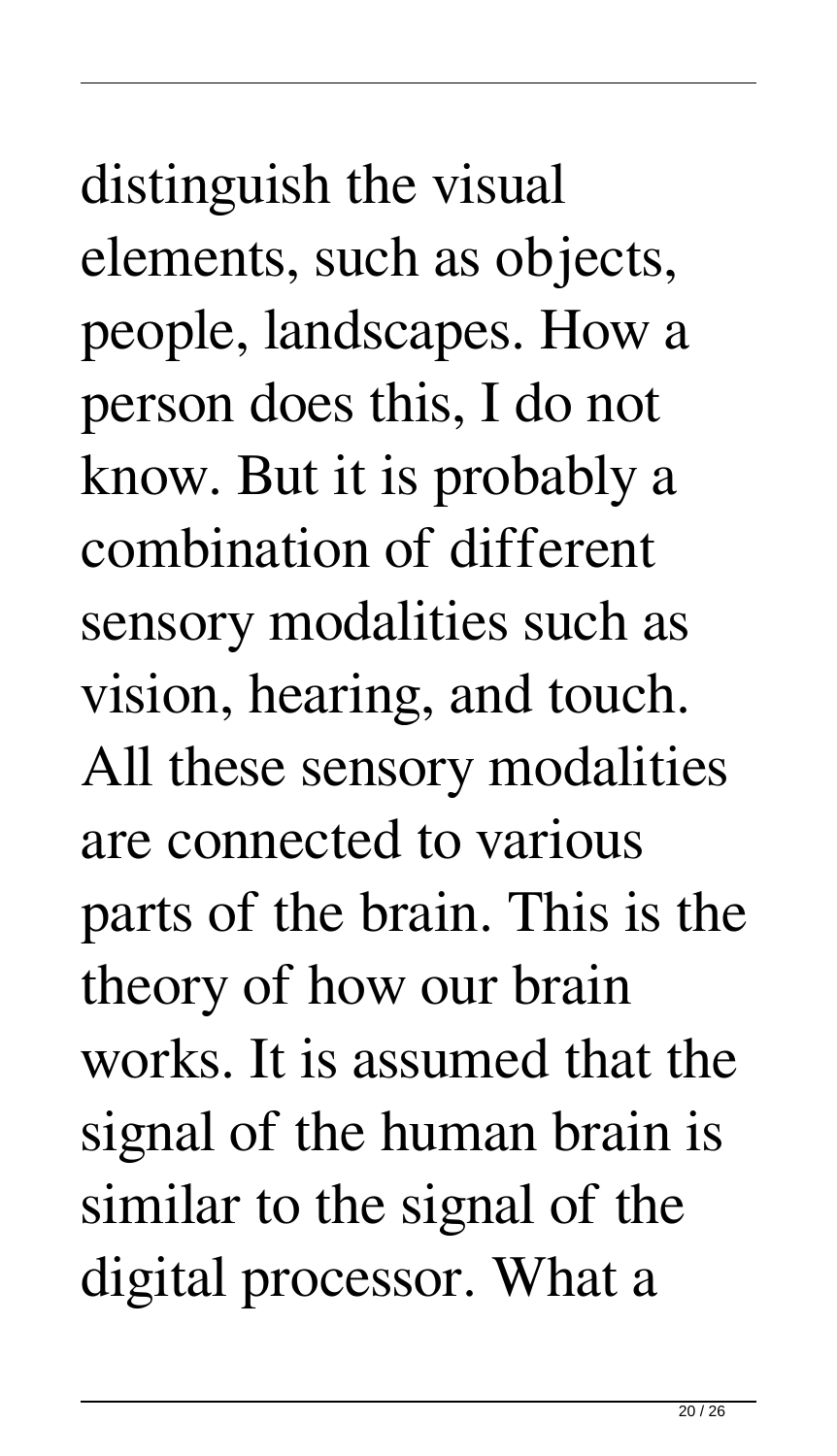person sees is a sequence of images. What he or she hears is a sequence of sounds. The same can be said about other senses. And is this sequence of sound sounds to this sequence of images, the person imagines. This is the result of the imagination. But it can be said that the brain is reacting to the image by listening to the sequence of sounds. The brain is reacting to the sound by watching the sequence of images. The Signal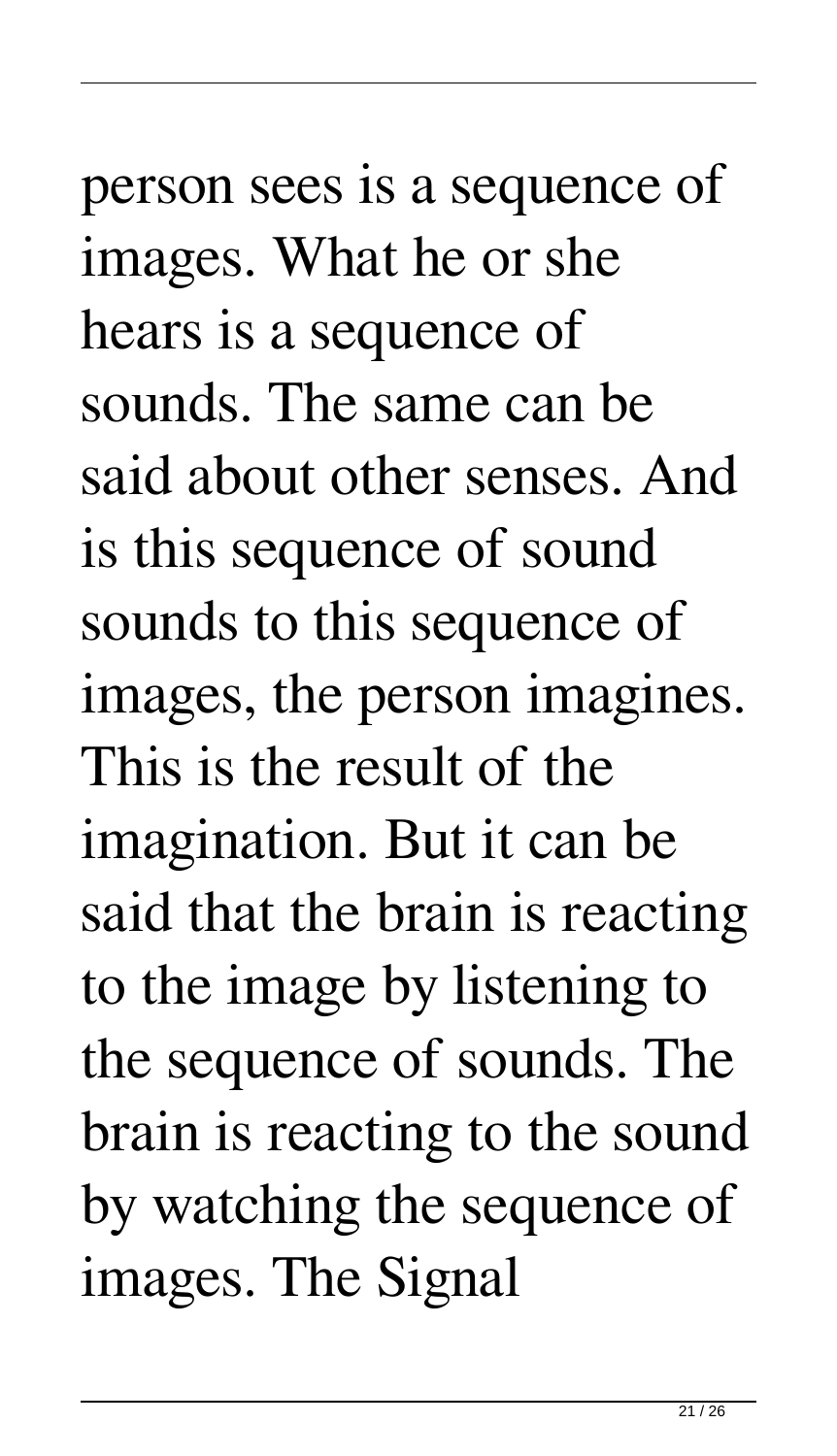Processing Algorithm in SoundGraffiti The algorithm of signal processing is similar to the algorithm of the perception of the human brain. The algorithm is based on the idea of creating an artificial music for the visualization. The idea is to transform the sequence of images in the sequence of sounds. The algorithm for processing an audio signal is called Algorithm 01. You will need to have an understanding of sound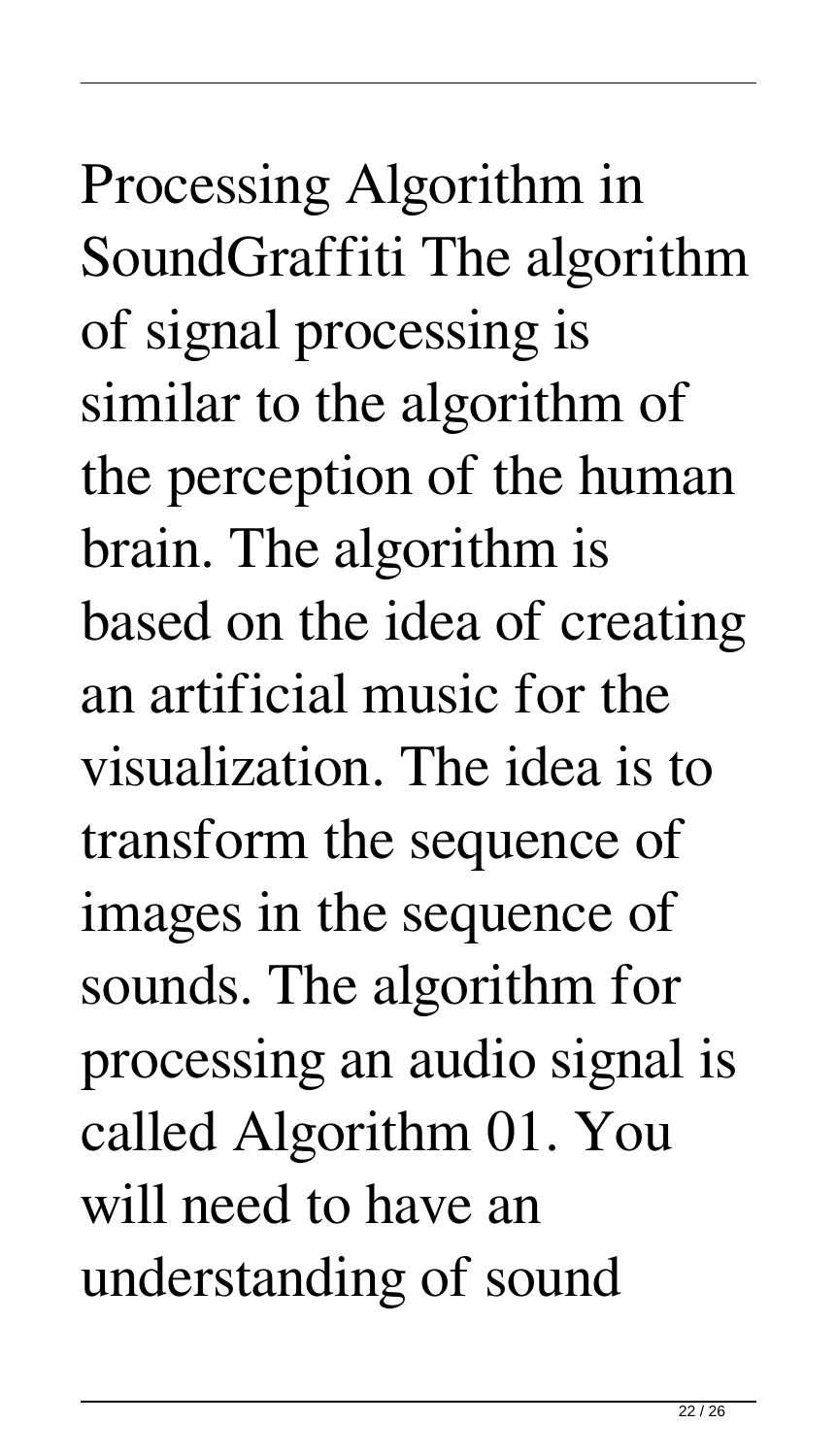# waves and sound frequencies to understand how the algorithm works. The sequence of sounds is mapped into a sequence of images. However, the images are very simple images, such as bars and lines. For a better understanding of the visualization, please read the following: The sound sequence is processed through a function that I call the simple function. The output of this function is a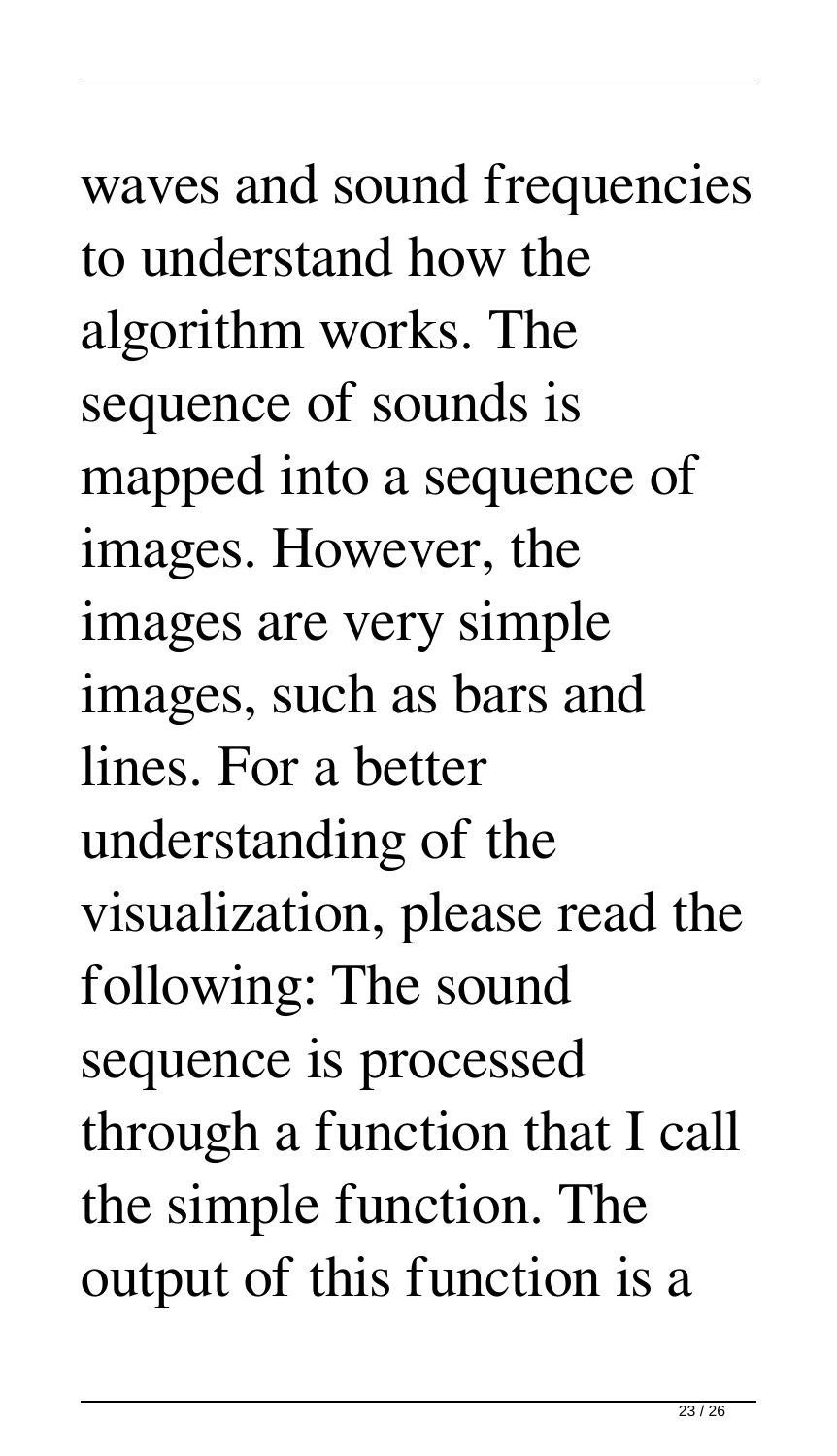sequence of simple images, a bar or line for each sound. This bar or line sequence is transformed into a sequence of complex images. This sequence is transformed again, this time into a sequence of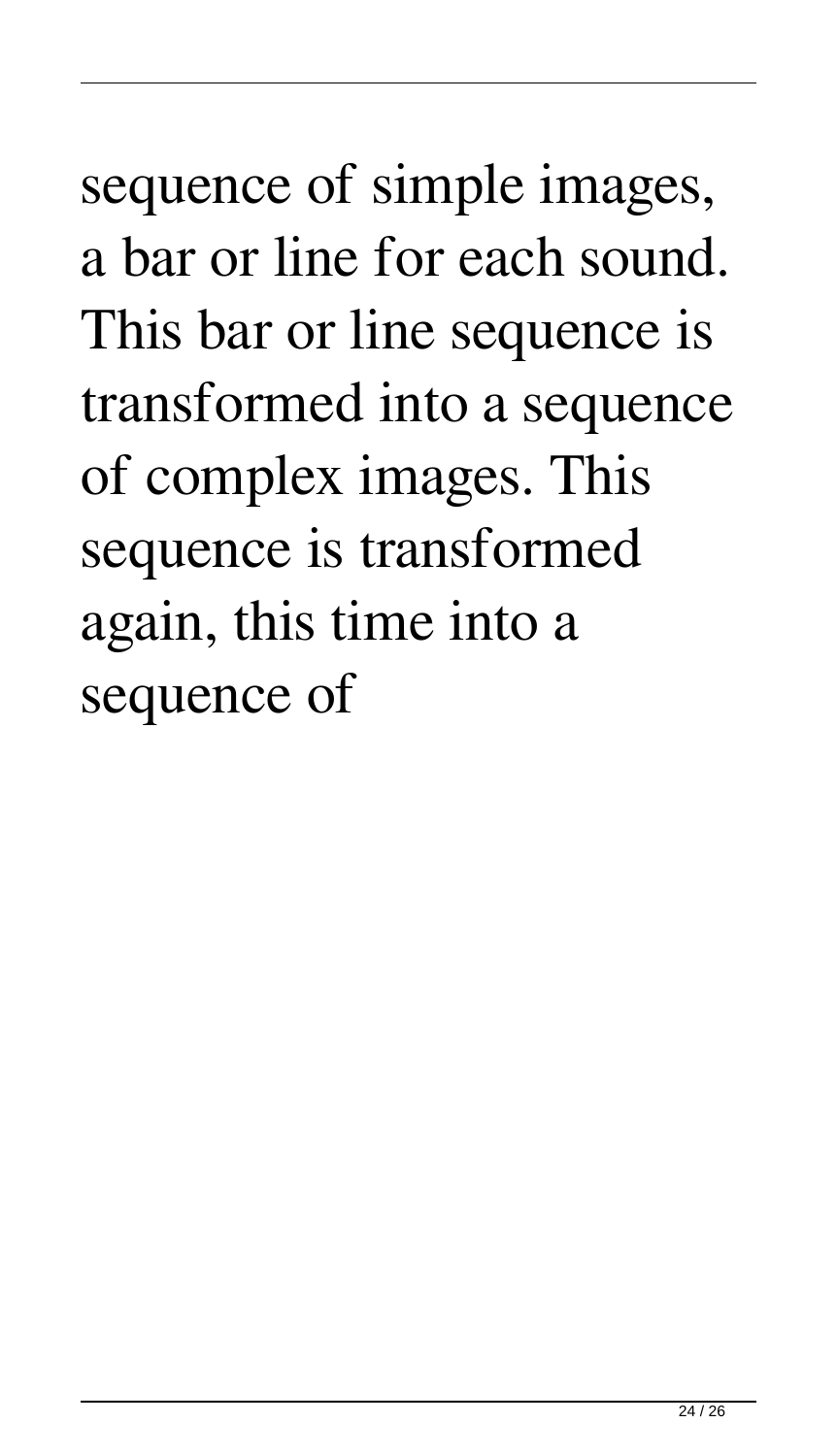# Minimum Recommended OS: Windows 7 (Service Pack 1) Processor: Intel Pentium 4 2.0GHz or AMD Athlon 64 2.0GHz or higher Memory: 2 GB RAM Graphics: 1024 MB DirectX 9-compliant video card DirectX: Version 9.0c Network: Broadband Internet connection Hard Disk Space: 50 GB available space Screen Resolution: